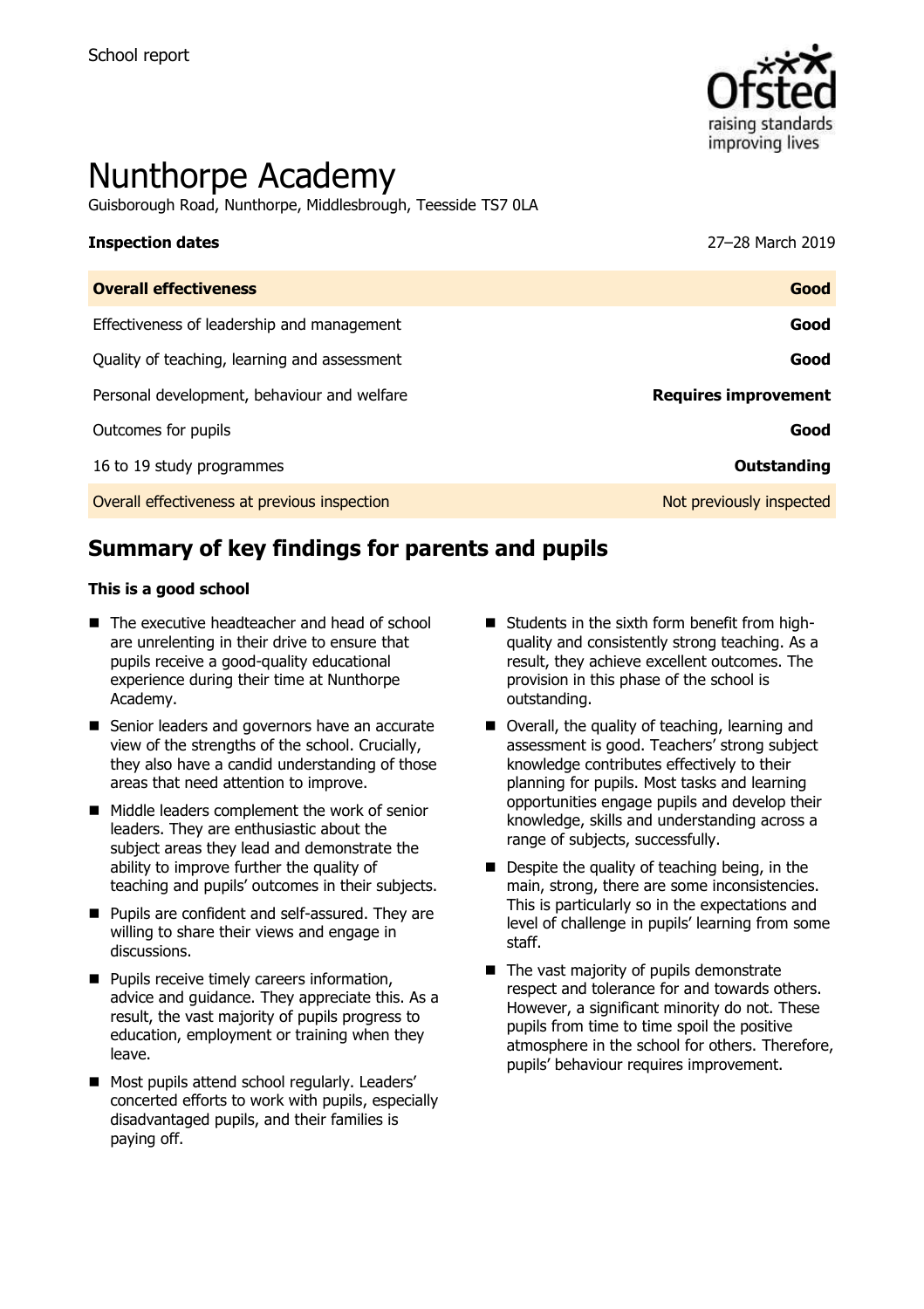

# **Full report**

### **What does the school need to do to improve further?**

- Continue to improve the quality of teaching, learning and assessment so that the inconsistencies in pupils' outcomes are ironed out and reflect those in stronger subject areas by:
	- ensuring consistently high expectations for all pupils in terms of what they can and should achieve in their learning, taking into account their starting points
	- providing further opportunities to develop staff and share good practice so that questioning and planned learning activities consistently provide sufficient challenge for pupils
	- ensuring that opportunities are taken for pupils who have been absent to catch up on their learning.
- Improve the behaviour of those pupils who do not conform to the high standards in the school, by:
	- providing further opportunities in the curriculum to educate the significant minority of pupils who demonstrate negative attitudes to others so that they have a more informed understanding of differences in people
	- providing support and guidance for those pupils who are repeatedly silly or misbehave so that their behaviour improves and fixed-term exclusions reduce.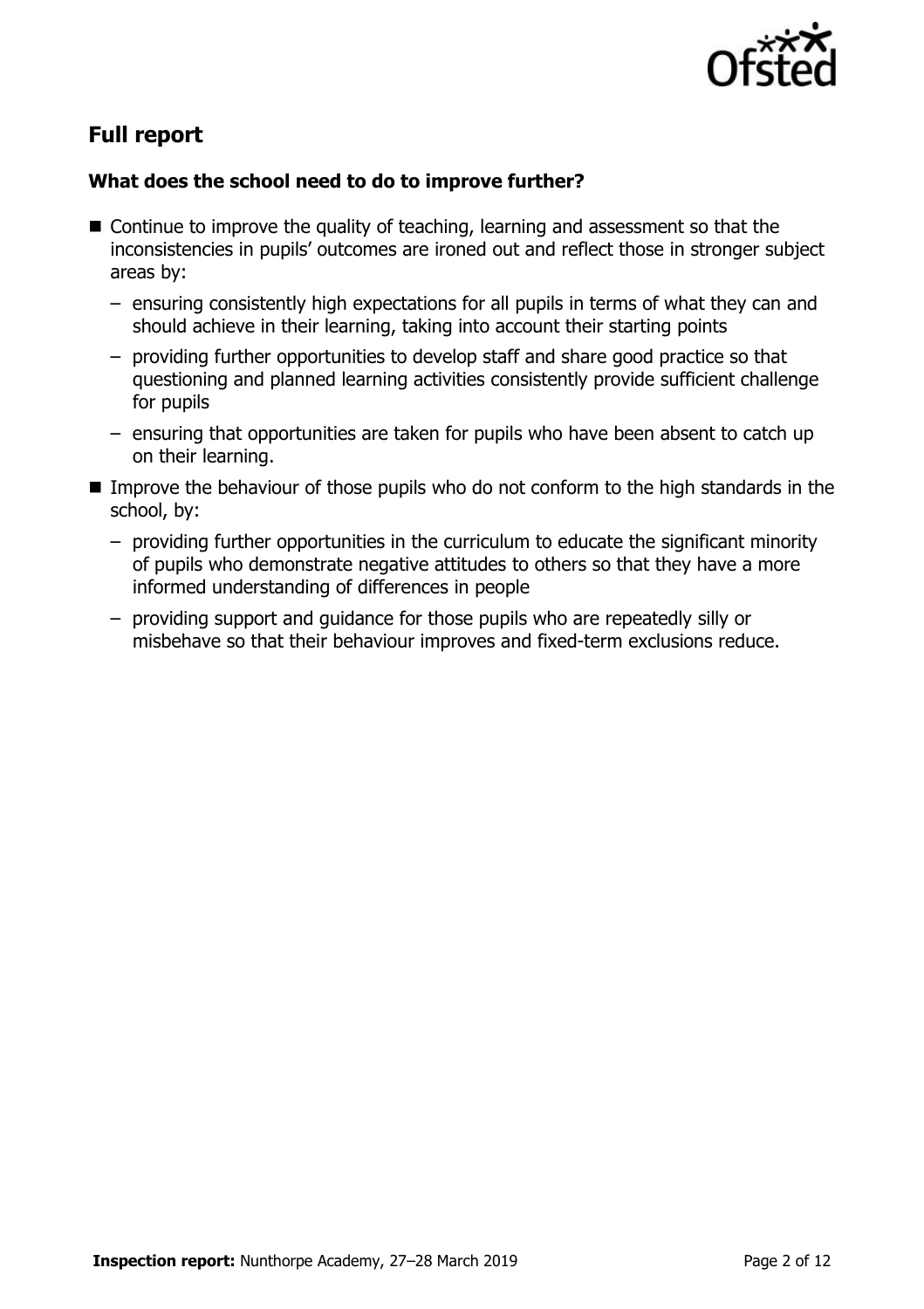

## **Inspection judgements**

#### **Effectiveness of leadership and management Good**

- The executive headteacher and head of school are relentless in their determination to provide the best possible educational experience for pupils. They are both highly ambitious for the school. Other leaders and staff feel supported in their work and have the confidence to work alongside them so that the standards that pupils reach are maintained and improved.
- The executive headteacher and head of school's candid and credible leadership allows them to have a thorough and detailed understanding of the school's strengths, and also those areas that need attention. They are reflective leaders, and this is demonstrated through an accurate self-evaluation document. The school's development plan is precise and incisive. It contains accurate priorities for improvement, appropriate actions and details about how success will be measured alongside key milestones of leaders' actions. As a result, leaders at all levels are regularly and rigorously held to account for the impact of their work.
- The quality assurance processes and systems in place are effective and focus clearly on monitoring those areas which will have the biggest effect on improving pupils' outcomes. For example, leaders' systematic monitoring of standards in science and history brought about demonstrable improvements in pupils' outcomes by the end of key stage 4 in 2018. Furthermore, current pupils are maintaining these improved outcomes and are making good progress in these subjects over time.
- Leaders take firm and decisive action to ensure that teaching improves. For those staff whose performance is not in line with leaders' expectations, close monitoring and coaching is initiated so that pupils receive a consistently strong experience. Staff are appreciative of the training opportunities afforded to them and believe it supports their professional development. Although, some staff are yet to apply these training opportunities in practice so that their classroom practice improves.
- Middle leaders share the ambition of the executive headteacher and head of school. They have a clear sense of direction and use quality assurance processes and systems to identify the strengths in their subject areas as well as, those areas and individuals that need additional attention and support. Middle leaders demonstrate a passion for their subject areas and have a clear understanding of how important their role is in improving standards, particularly the quality of teaching in their teams.
- The literacy and numeracy catch-up funding is used wisely. For example, current pupils' reading skills are improving because of planned strategies to improve pupils' vocabulary and comprehension skills and understanding.
- Leaders use the pupil premium funding effectively to support those pupils who need it the most. The expectations from leaders are clear. There is a range of strategies in place that are contributing to current disadvantaged pupils making improved rates of progress. This is evident across almost all year groups and in current pupils' books, particularly in English, mathematics and science. Leaders' efforts to intervene early and overcome pupils' barriers are paying off. Although, a few inconsistencies are evident as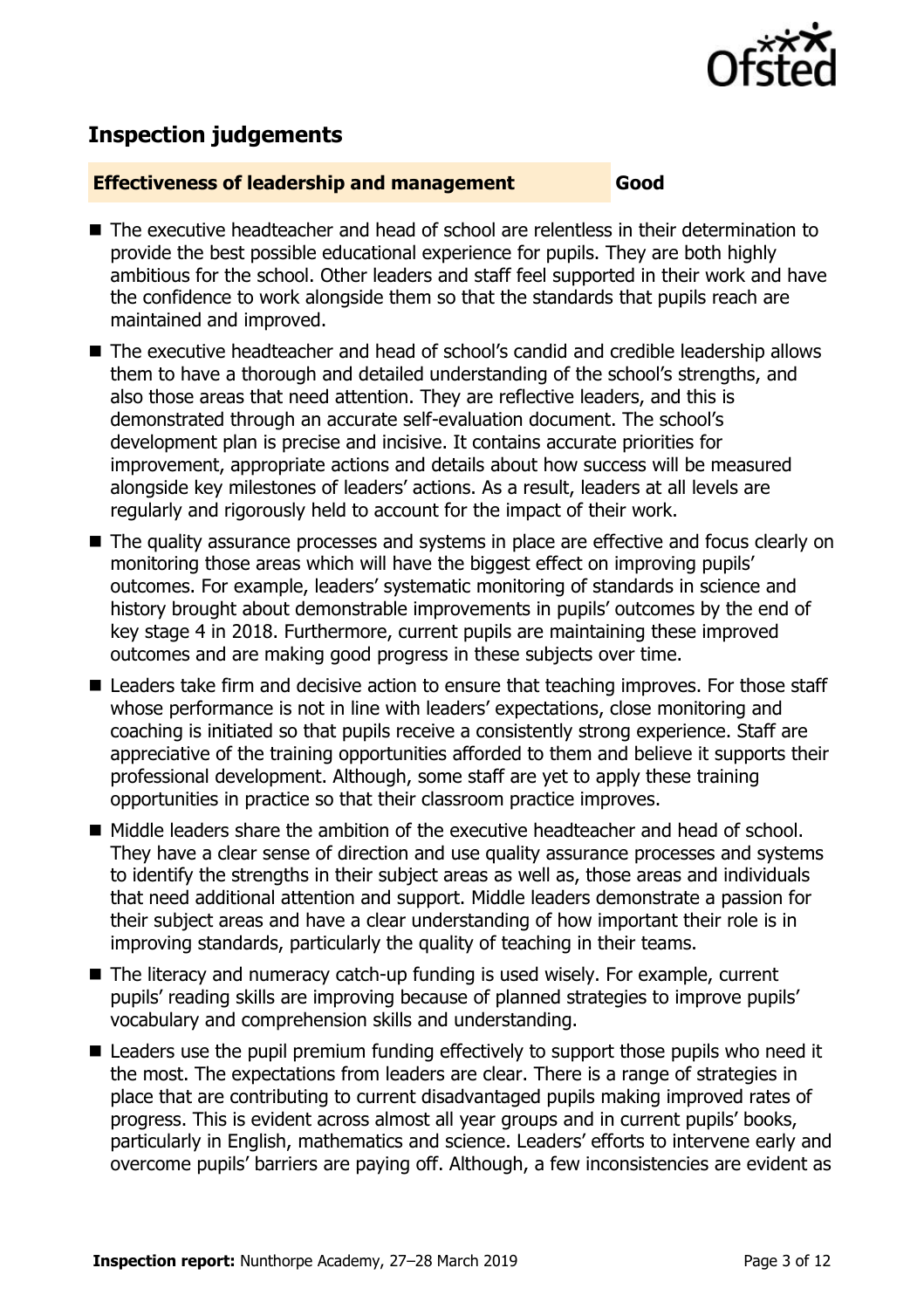

some staff do not have high enough expectations of what some disadvantaged pupils can achieve.

- Leadership of provision for pupils with special educational needs and/or disabilities (SEND) demonstrates a knowledgeable understanding about the identification and monitoring of those pupils with SEND. Teaching assistants are deployed to support those pupils who need additional help. Due to leaders' actions, some pupils with SEND are making improved progress and learning over time. However, there remain inconsistencies in these pupils' experiences and outcomes.
- $\blacksquare$  The curriculum is broad. It provides pupils with a range of appropriate courses they can access and is leading to improved outcomes. This is as a result of leaders' momentum to improve teaching continually and provide courses that meet the varying needs of pupils. The broad curriculum is contributing to a high proportion of pupils progressing to the next stage of their education, employment or training.
- Pupils participate in a wide range of extra-curricular activities. These activities develop pupils personally, socially and emotionally, as well as providing some with opportunities to participate in subject specific revision sessions.
- Pupils' spiritual, moral, social and cultural development is a strength of the school. As a result, the vast majority of pupils are respectful and demonstrate tolerant attitudes towards others with different attitudes and beliefs to their own. Unfortunately, a significant minority of pupils are not tolerant of difference and they display poor attitudes. Consequently, the behaviour of these pupils, at times, spoils the ethos of the school.

### **Governance of the school**

- Governors and trustees are well informed. They have a strong understanding of the many strengths evident in the school, but they also have a realistic grasp of those areas that need extra attention to improve further.
- Governors and trustees have a clear understanding of their roles and responsibilities. Both groups comprise of individuals who genuinely care about the school and the pupils.
- Governors have a strong understanding of their safeguarding responsibilities. They ensure that staff are trained appropriately. They regularly check and review safeguarding in both policy and practice.
- The structures in place to keep governors and trustees informed about the school serves them well. Consequently, they regularly hold leaders, at all levels, to account for their work. They are instrumental in supporting the executive headteacher and head of school in continuing the momentum of change and improvement.

### **Safeguarding**

■ The arrangements for safeguarding are effective.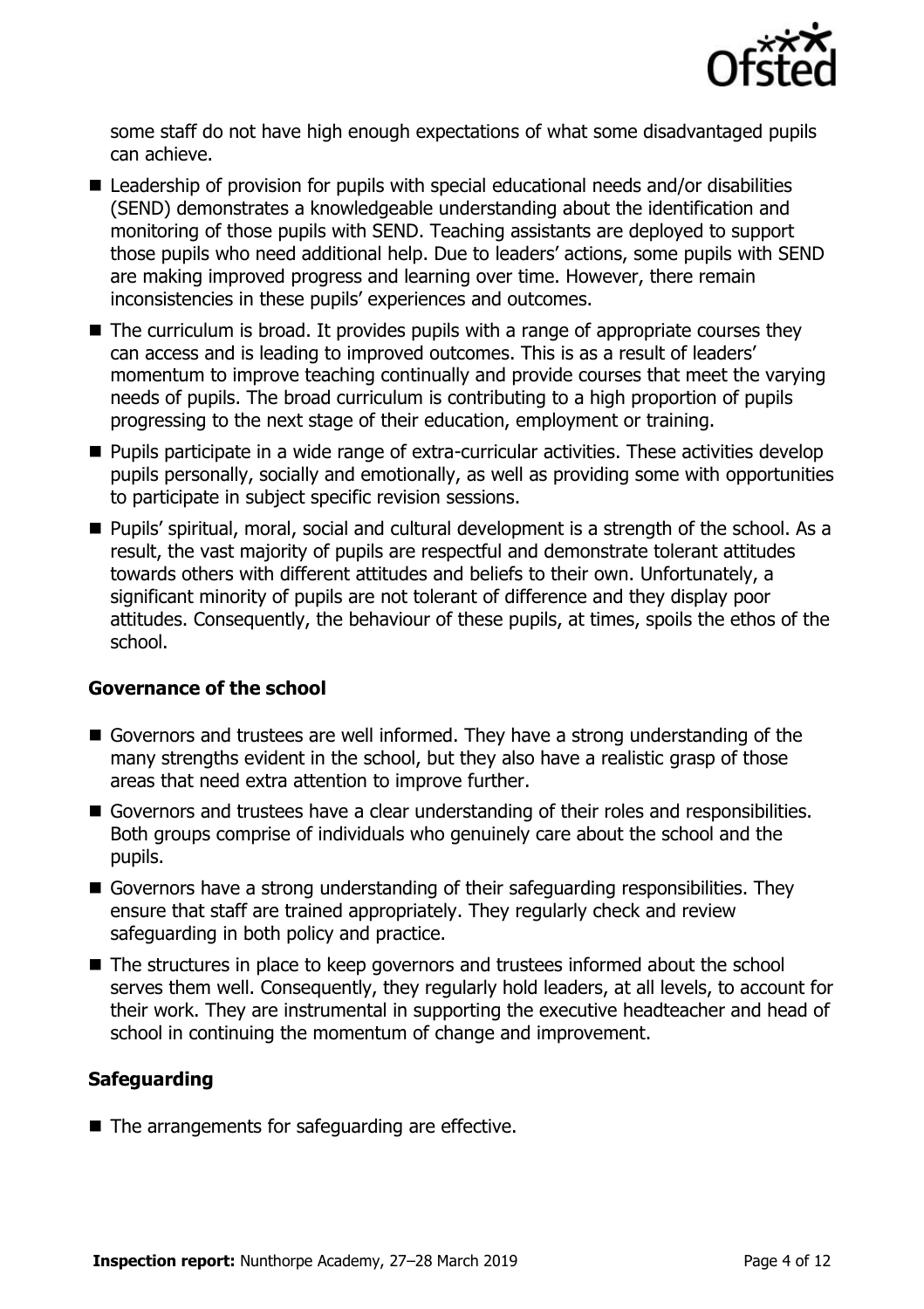

- Leaders and those responsible for safeguarding pupils follow up concerns diligently and, therefore, make sure that pupils are well supported. Documents and records are maintained effectively.
- Checks and vetting procedures for appointing new staff are well managed and thorough.
- Staff are trained in appropriate safeguarding matters. They are regularly updated by leaders to make sure that they have an accurate understanding of issues affecting pupils in their care. As a result, staff take their responsibility to care for and keep pupils safe, seriously.
- A large number of parents who completed Parent View agree that their child is safe and feels safe at school. Pupils spoken to during the inspection confirmed this view.
- Most pupils spoken with during the inspection are knowledgeable about issues of safety and risks. Most talk confidently about how important it is to look after each other. Most pupils are confident that should an issue or concern arise, staff would support them.

#### **Quality of teaching, learning and assessment Good**

- Most teaching across the school is characterised by well-planned activities and learning that is aimed to develop and extend pupils' knowledge, understanding and/or skills. As a result, the quality of teaching is enabling most pupils to achieve well in a range of year groups and subjects, particularly so in English and mathematics.
- Teachers' use of written and verbal feedback is strong. For example, in science pupils benefit from reviewing and reflecting on end of topic tests. Consequently, they are afforded opportunities to address gaps in their knowledge and understanding. Such opportunities are enabling current pupils to make better progress, particularly in science.
- Good relationships between teachers, support staff and pupils result in positive learning environments in most classrooms. This helps pupils to achieve well over time.
- A conscientious effort to improve pupils' literacy is evident. Pupils benefit from extended opportunities to write at length, for example in history. Pupils also use subject-specific vocabulary frequently and fluently to express and extend upon their ideas.
- Homework is regularly set so that pupils can consolidate and develop ideas and concepts. Most parents say their children are given appropriate homework for their age. Pupils see the benefit of the homework they are set.
- Teachers use their strong subject knowledge to question, probe and encourage pupils to think deeply about key concepts and ideas. Teachers focus on what the aims of learning are and use this to challenge pupils' thinking and ideas. However, this strong picture is not consistent across all teaching practice.
- Most teaching is consistently strong in English and mathematics. Teachers know their pupils well and plan activities that meet their needs and abilities. Consequently, in these subjects the level of challenge and learning is high. This is also the case in history, music, art and drama. In these subjects, expectations of what pupils should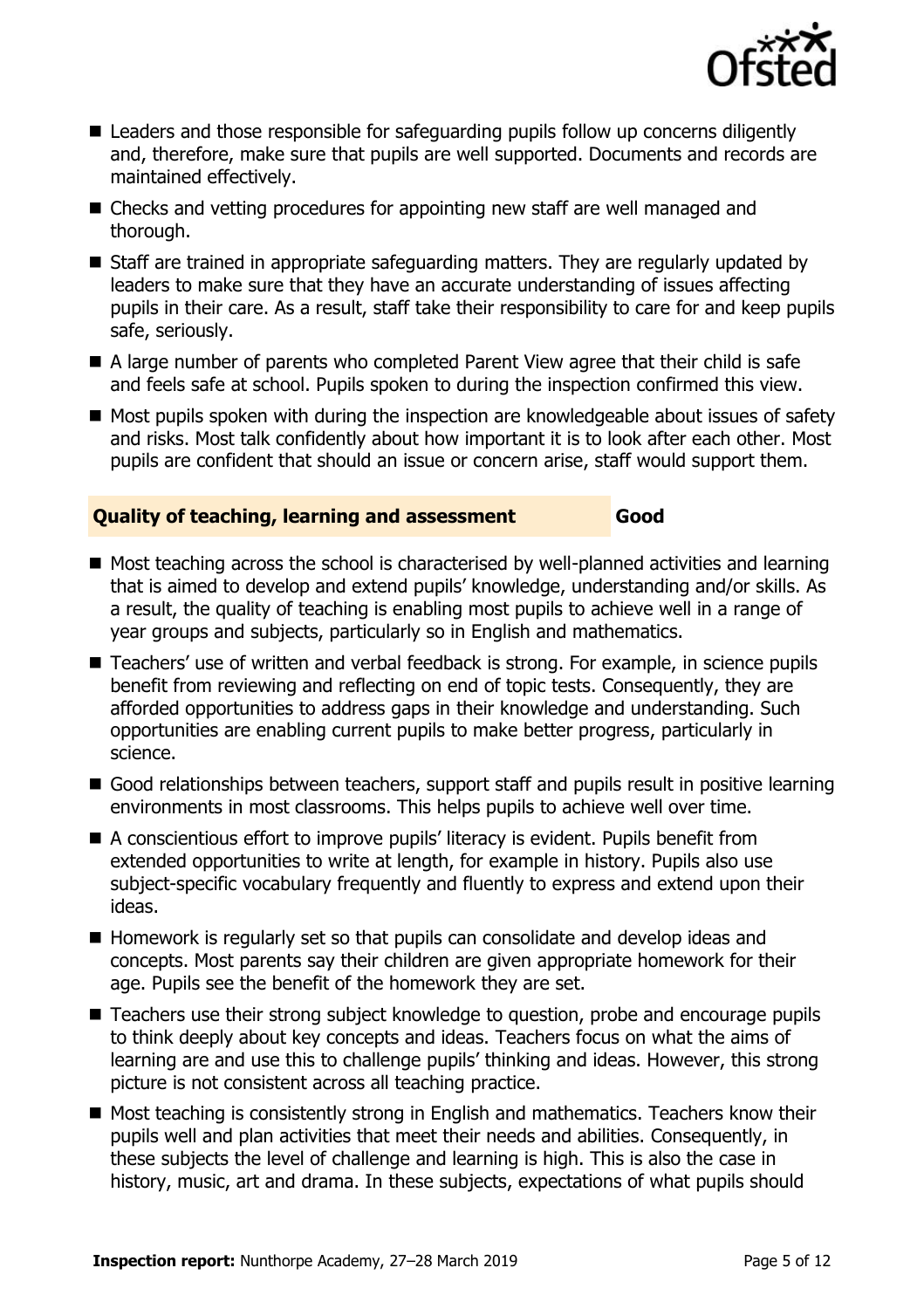

and can achieve is high. However, in other areas of the curriculum, some teachers' expectations are not high enough, for example in science and geography.

#### **Personal development, behaviour and welfare Fig. 2.1 Requires improvement**

#### **Personal development and welfare**

- The school's work to promote pupils' personal development and welfare is good.
- Pupils are confident and self-assured. They are happy to share their views and engage in mature and responsible conversations about their learning and what it is like to be part of Nunthorpe Academy. The vast majority of pupils are keen to do well, and they demonstrate this by working hard in lessons. Pupils' work in books is generally well presented. Pupils value the feedback they receive from their teachers and explain how they benefit from opportunities to check through their work and to learn from their mistakes.
- Pupils who attend alternative provision, arranged by the school, attend regularly, show improved attitudes and behave well. The alternative provision placements are well thought through and so they benefit individual pupils' personal and social skills.
- Pupils have a sound understanding of how the careers advice, information and guidance that they receive helps them make informed choices about their future ambitions and options. Pupils feel well supported by staff and, as a result, feel that they will do well by the time they leave school.
- The curriculum provides pupils with a range of opportunities to engage in meaningful discussions and receive appropriate information about the values of modern Britain such as tolerance of difference and respect for others. The vast majority of pupils demonstrate these values in practice in school. These pupils are fully prepared for life in modern Britain. However, a significant minority of pupils do not demonstrate these values.

### **Behaviour**

- The behaviour of pupils requires improvement.
- Despite leaders' efforts and the well-thought-out curriculum, a significant minority of pupils do not conform to expectations and are disrespectful, particularly to those who are different from themselves. Consequently, they are too frequently excluded for a fixed-term basis and are yet to recognise the consequences of their actions.
- The vast majority of pupils' conduct around the large school site is, in the main, good. However, the aforementioned significant minority, at times, spoil the atmosphere for others because of their silly behaviour. Pupils who spoke to inspectors noted that typically behaviour is fine, but they were at pains to acknowledge that they are fed up with the poor behaviour of this significant minority.
- Pupils' attendance has markedly improved because of leaders' and staff's efforts, notably in working closely with vulnerable pupils and their families. Those pupils who have been persistently absent in the past are now attending more frequently. Attendance for disadvantaged pupils and those pupils with SEND has improved over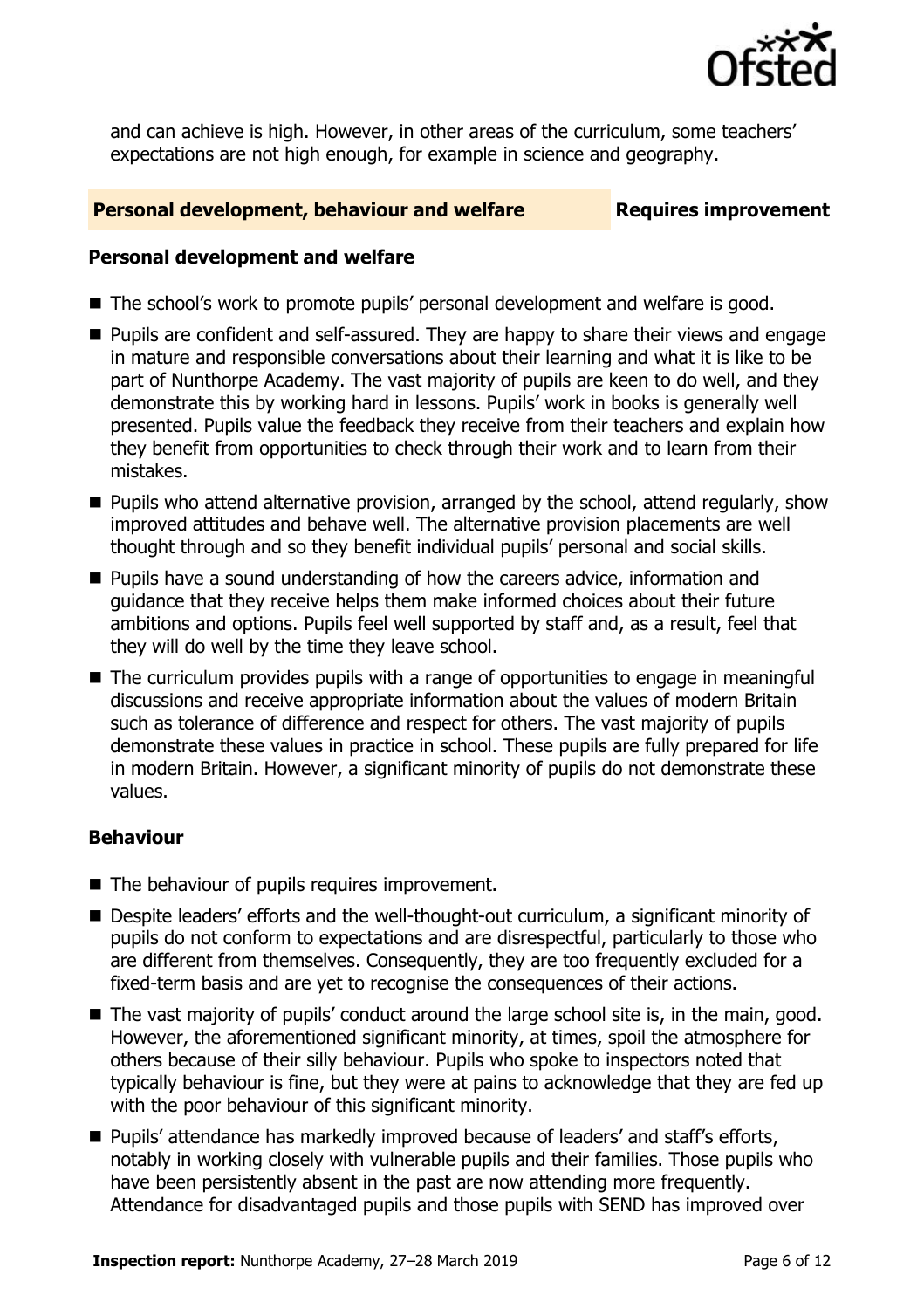

time. These vulnerable pupils are now attending school with increased regularity. Overall attendance is broadly in line with the national average.

#### **Outcomes for pupils Good**

- Pupils' progress by the end of key stage 4, particularly for disadvantaged pupils and those with SEND, has not been good enough in recent years. However, leaders' strategies to improve pupils' outcomes by the end of Year 11 in 2018 paid off. There were demonstrable improvements in science and history, with some incremental improvement in geography. As a result of leaders' concerted efforts and close monitoring, in 2018, overall, pupils made broadly average progress from their starting points. These improvements are set to continue, and inspection evidence would support this view.
- Outcomes in English and mathematics have remained consistently strong overall. This reflects good teaching in these areas, particularly so in English. Current assessment information, observations of learning and scrutiny of work in these subjects indicates that current pupils across the school are achieving well and making good progress. Alongside English and mathematics, a range of evidence indicates that the progress overall of pupils currently in the school is good.
- The outcomes for disadvantaged pupils over time have been variable but are showing signs of incremental and steady improvement across a range of subjects, including English and mathematics. Effective use of the pupil premium funding, improved attendance and effective tracking of disadvantaged pupils' learning are all contributing to these pupils' improved outcomes. There is a similar story for those pupils with SEND. Pupils who speak English as an additional language make very strong progress.

### **16 to 19 study programmes CONSTANDING CONSTANDING CONSTANDING CONSTANDING CONSTANDING CONSTANDING CONSTANDING CONSTANDING CONSTANDING CONSTANDING CONSTANDING CONSTANDING CONSTANDING CONSTANDING CONSTANDING CONSTANDING C**

- The joint pursuit of excellence between leaders, staff and students contributes strongly to the provision in this phase being outstanding.
- The quality of teaching, learning and assessment in this phase of the school is consistently strong and, in some instances, very highly effective. Questioning is routinely used to extend and deepen students' knowledge and understanding. Students benefit further from regular opportunities to practise and develop their skills. As a result, over time and currently, students achieve exceptionally well from their varying starting points.
- Leaders' monitoring of teaching and systems to assess students' achievement are highly effective. Such systems are enabling expectations to be consistently high and standards to be sustained over time.
- Leaders ensure that the 16 to 19 study programmes are met. For example, students access work experience that meets their needs and future aspirations. Alongside this, careers information, advice and guidance are bespoke to individual students' aspirations. Consequently, students make well-informed choices about their future pathways. Students' applications and successful entry to their university of choice are high.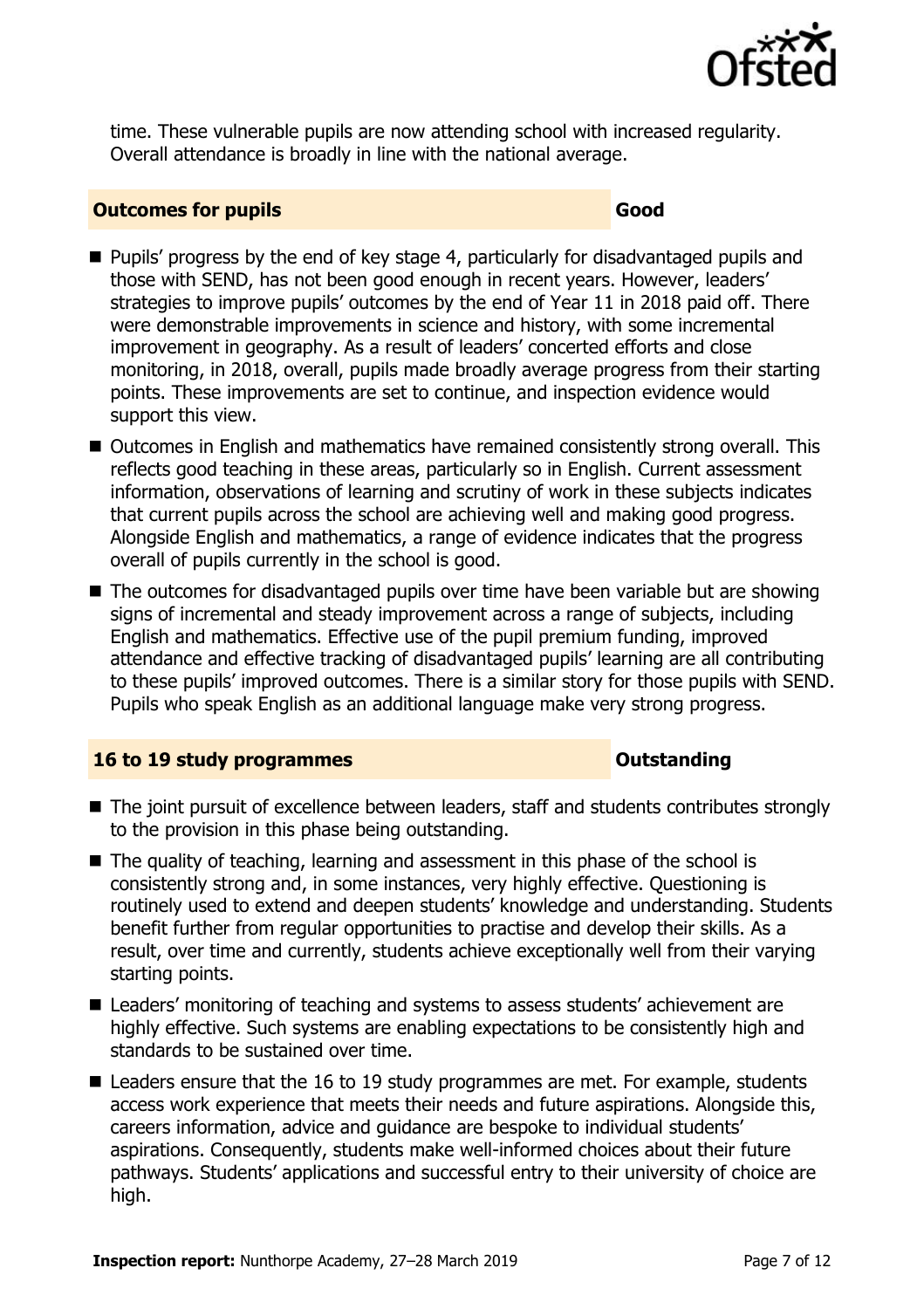

- Students' attendance is very high. They attend very regularly and are extremely punctual. They are well prepared to learn and show excellent attitudes to their learning.
- Students have an excellent knowledge about how to keep themselves safe and mitigate against risk. Students show mature attitudes when it comes to remaining mentally and physically healthy. They are confident that staff in the sixth form and school will support them should they have an issue or concern. Students are great ambassadors and role models for younger pupils in the school as they demonstrate consistently respectful and tolerant values.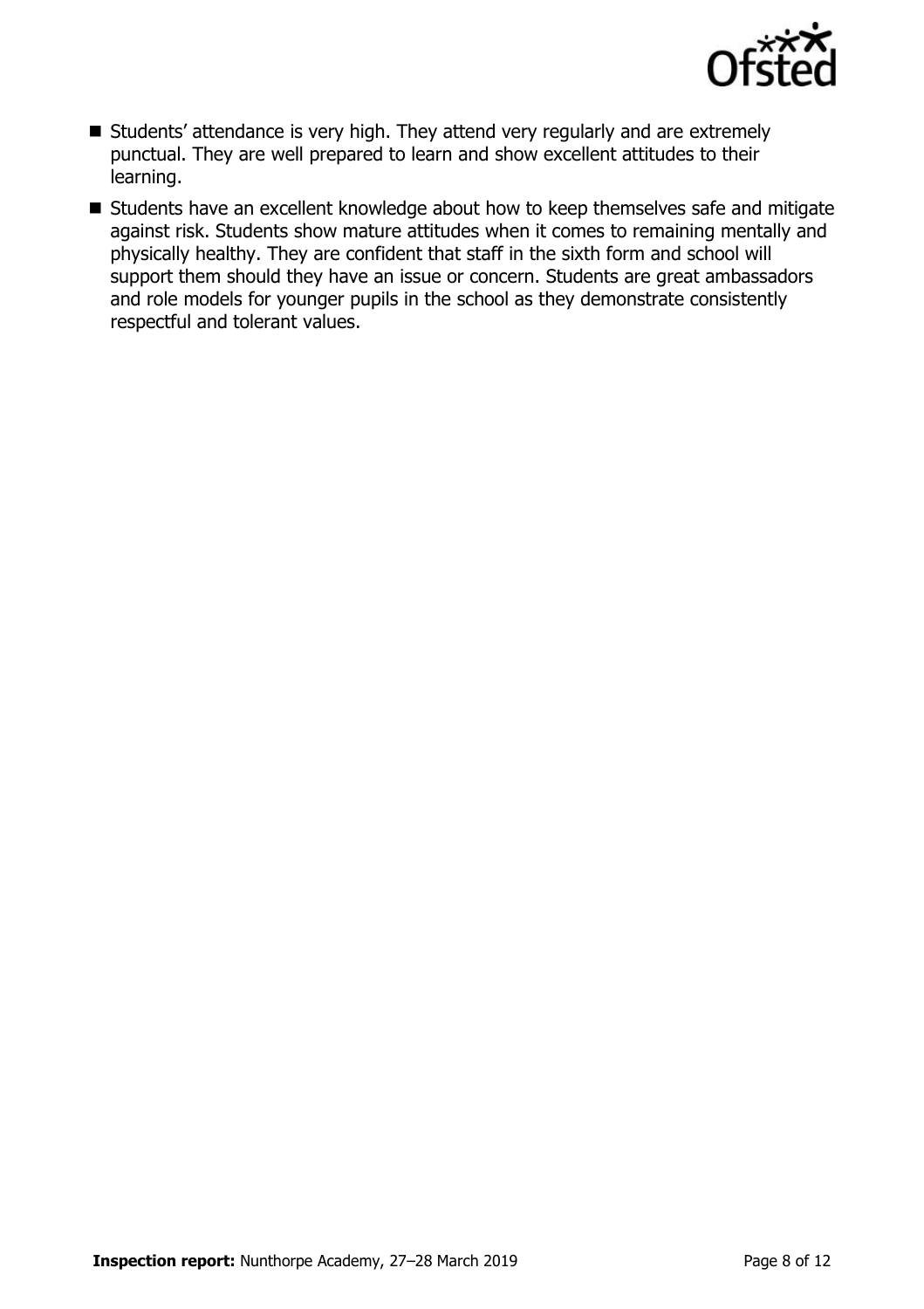

# **School details**

| Unique reference number | 138845                      |
|-------------------------|-----------------------------|
| Local authority         | <b>Redcar and Cleveland</b> |
| Inspection number       | 10057881                    |

This inspection was carried out under section 8 of the Education Act 2005. The inspection was also deemed a section 5 inspection under the same Act.

| Type of school                                           | Secondary                                                          |
|----------------------------------------------------------|--------------------------------------------------------------------|
| <b>School category</b>                                   | Academy converter                                                  |
| Age range of pupils                                      | 11 to 18                                                           |
| Gender of pupils                                         | Mixed                                                              |
| Gender of pupils in 16 to 19 study<br>programmes         | Mixed                                                              |
| Number of pupils on the school roll                      | 1627                                                               |
| Of which, number on roll in 16 to 19 study<br>programmes | 187                                                                |
| Appropriate authority                                    | Board of trustees                                                  |
| Chair                                                    | Stephen Jones (Local Governing Body)<br>Allan Mansfield (Trustees) |
| Headteacher                                              | Danny Yates<br>Lee Brown (Executive Headteacher)                   |
| Telephone number                                         | 01642 310561                                                       |
| Website                                                  | www.nunthorpe.co.uk                                                |
| <b>Email address</b>                                     | admin@nunthorpe.co.uk                                              |
|                                                          |                                                                    |

### **Information about this school**

- The school is a larger than average-sized secondary school. It converted to become an academy in 2012 and then formed the Nunthorpe Multi Academy Trust (NMAT) in 2016. The school has a board of trustees with whom responsibility lies. There is a local governing body with specific devolved responsibilities.
- When its predecessor school, Nunthorpe School, was last inspected by Ofsted in April 2013, it was judged to be outstanding overall.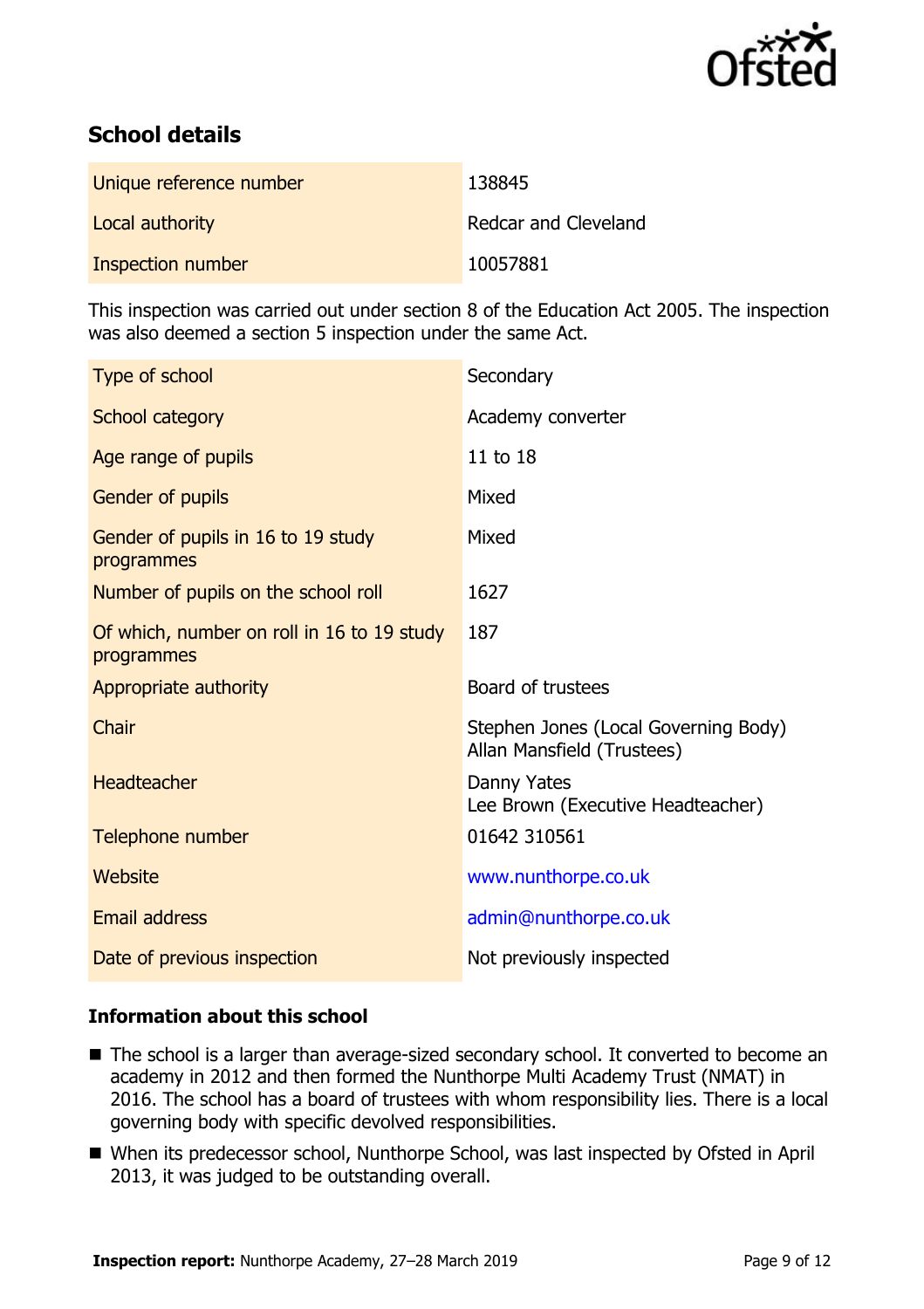

- The majority of pupils that attend the school are White British. Very few pupils speak English as an additional language.
- The proportion of pupils who are disadvantaged is broadly average.
- The proportion of pupils with an education, health and care plan is broadly average. This is similar to the proportion of pupils who receive additional support for their SEND.
- The school uses the following providers of alternative education: Educ8, RTMAT, KEYS/7KS, Connect2Education, Redcar and Cleveland Training, Evolve Training, Archways.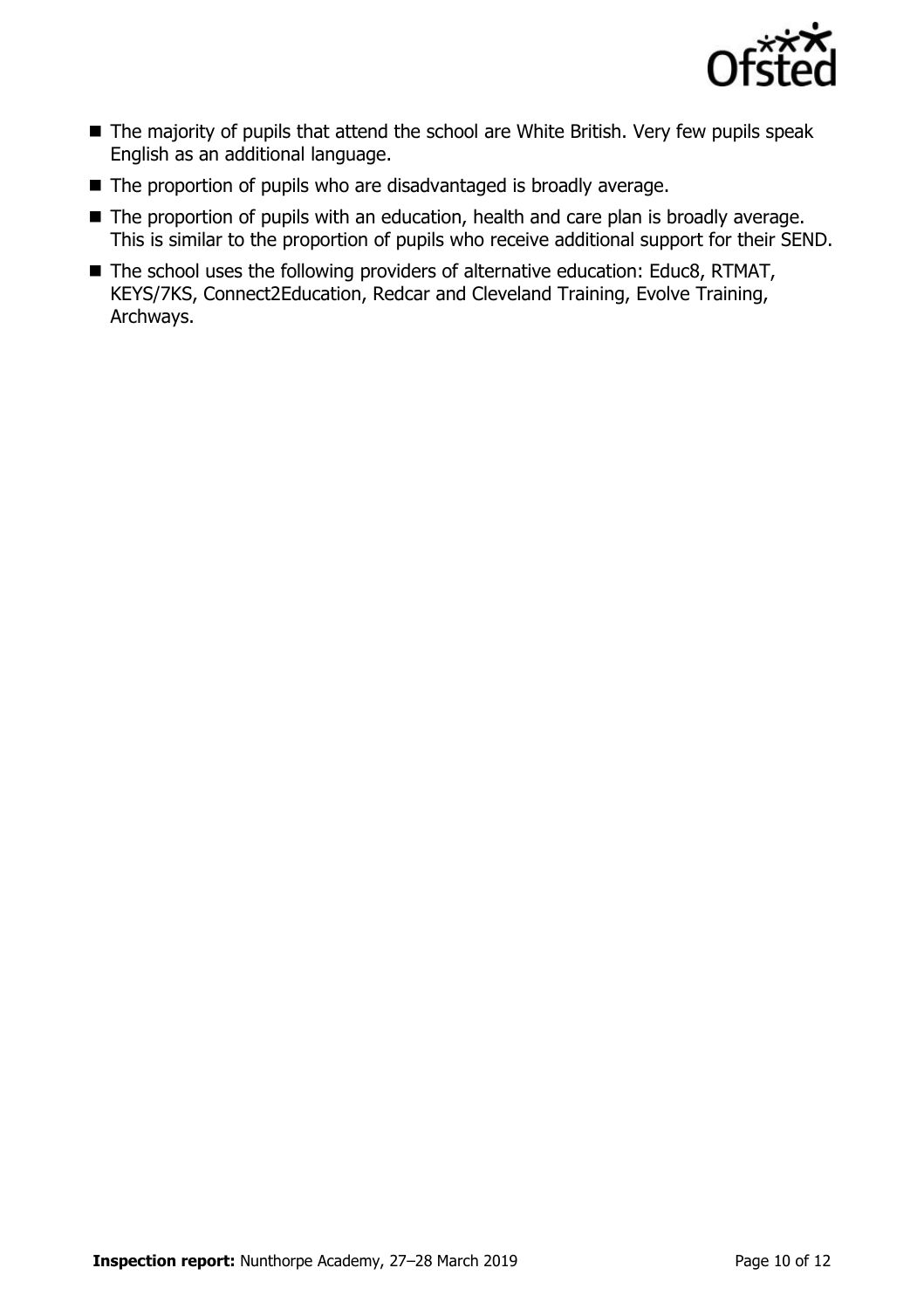

# **Information about this inspection**

- Inspectors observed learning in all year groups, in all phases of the school and in a variety of subjects. A number of these observations were undertaken jointly with school leaders. Inspectors scrutinised pupils' work during lessons and spoke to pupils about their learning.
- Inspectors scrutinised and evaluated a wide range of work in pupils' books.
- Inspectors held meetings with the executive headteacher, head of school and senior leaders, middle leaders and staff. Inspectors also met with a group of governors and trustees.
- $\blacksquare$  Inspectors spoke informally with pupils across the two days of the inspections. They also met formally with several groups of pupils.
- An inspector telephoned two alternative providers and examined the documentation relating to the pupils attending these.
- A range of documents was reviewed. These included the school's self-evaluation document, improvement plan, the school's single central record and other pertinent documents relating to safeguarding and child protection.
- Inspectors took into account the 113 responses to Ofsted's online questionnaire for parents, Parent View. They also considered other information received during the inspection.

#### **Inspection team**

| Darren Stewart, lead inspector | Her Majesty's Inspector |
|--------------------------------|-------------------------|
| <b>Malcolm Kirtley</b>         | Her Majesty's Inspector |
| <b>Carl Sugden</b>             | <b>Ofsted Inspector</b> |
| <b>Bernard Clark</b>           | <b>Ofsted Inspector</b> |
| Jill Bowe                      | Ofsted Inspector        |